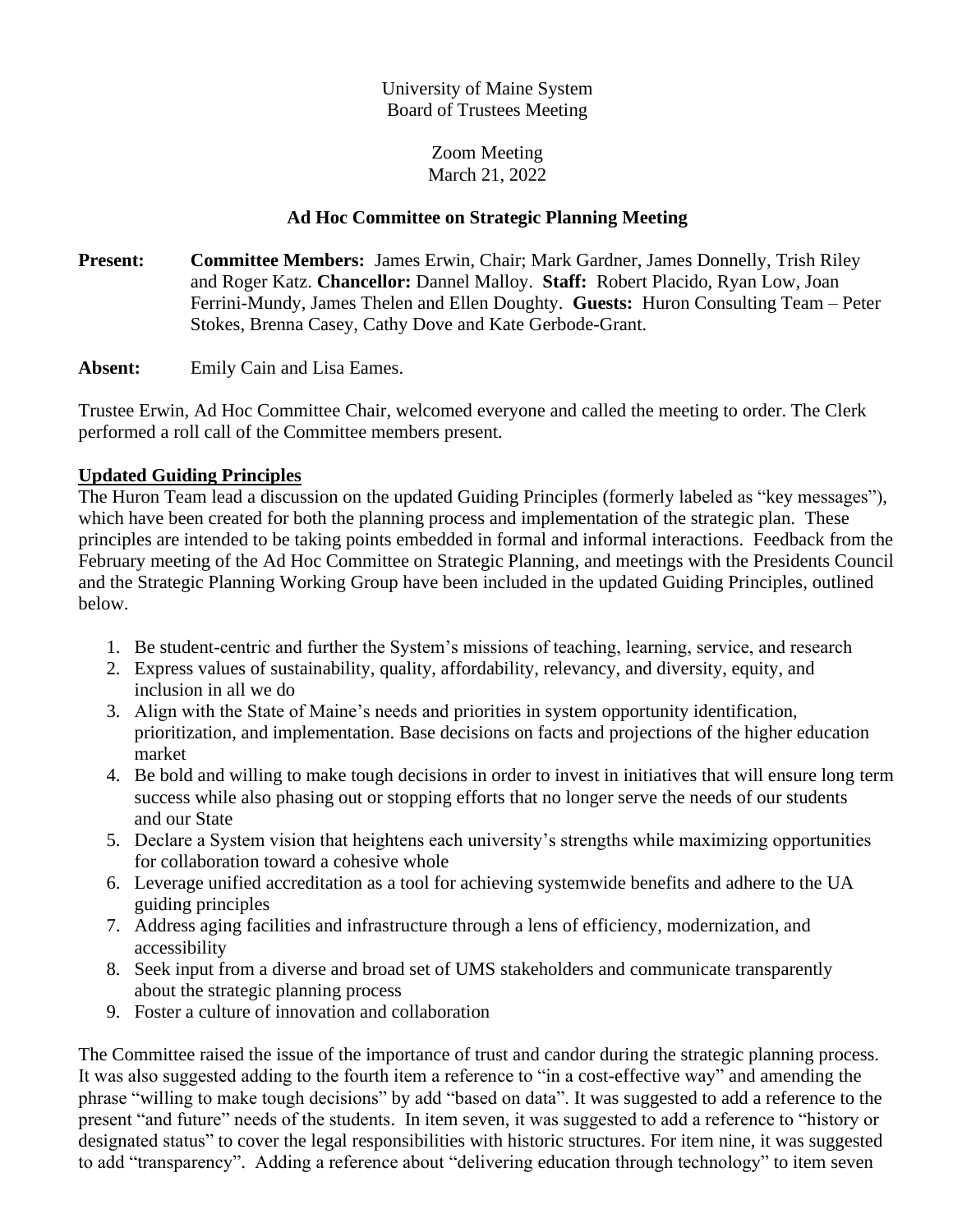Ad Hoc Committee on Strategic Planning March 21, 2022

was recommended. The needs of our students and state should be expanded to include our R1 status and our unique research and development mission, which could be added to the last sentence in item three.

The Guiding Principles should be finalized this week so they can be used during discussions for the Chancellor's campus visits this spring.

## **Data Book and Discussion on Emerging Implications for the Strategic Plan**

The Data Book is a set of analyses shared with stakeholders to ground conversations about the future in a fact-based fashion. The Data Book now includes an internal analysis as well as a section on higher education market trends and case studies of other systems.

Comments from Committee members included the following key issues:

- As part of the budget analysis, include the System State appropriations as a percentage of the State budget over time.
- There should be sensitivity about recruitment of out-of-state students and to balance this, is there data on how many out-of-state students stay in the state they were educated? This could be viewed as an investment in the State.
- Are there case studies that compare better to UMS? Perhaps including a New England based system.
- A key driver for economic development and research is the work UMS is doing to invest and expand high speed internet across the State.
- An important component for UMS is to partner with Maine businesses and industries to bring new companies into the State, preparing a workforce for those companies and working on research and development with those companies. Research expenditures are tracked versus funding. A reference to start-ups, patents, licensing indicators would be helpful.
- It could be helpful to have data on the Maine Community College System relating to enrollment and demographics because it is part of the higher education landscape in Maine.
- It would be noteworthy to reference the changing landscape during the pandemic and the lessons learned.
- Return of Investment (ROI) for the students is an important factor, how is UMS in comparison to others high education intuitions and how does ROI impact employability.
- Graduation rates and how many student graduate within 4 years as well as retention data/targets.
- A measure for our public service mission or broader civic engagement.

The Data Book should also be finalized this week so it can be used during discussions for the Chancellor's campus visits this spring. The Data Book will be grounded on fact-based information and will be drawing implications for the future. The emerging implications will be outlined for each category in the Data Book.

# **Discussion with Huron Enrollment Subject Matter Experts**

Steven Hahn and Rob Bielby enrollment subject matter experts from Huron lead a discussion on the enrollment strategy priority areas for the UMS. The emerging implications for enrollment include the following areas:

- Anticipated Demographic Trends: Following a peak in 2025, the number of high school graduates in Maine is projected to decline from 2025-2035 and will fall below 2015 levels. UMS should be prepared to flex over the next decade to meet changing supply and demand.
- Maine High School Graduate Future Pathways: With Maine high school graduates projected to decline between 2025-2035, growth will require a) activating students who currently do not enroll, b)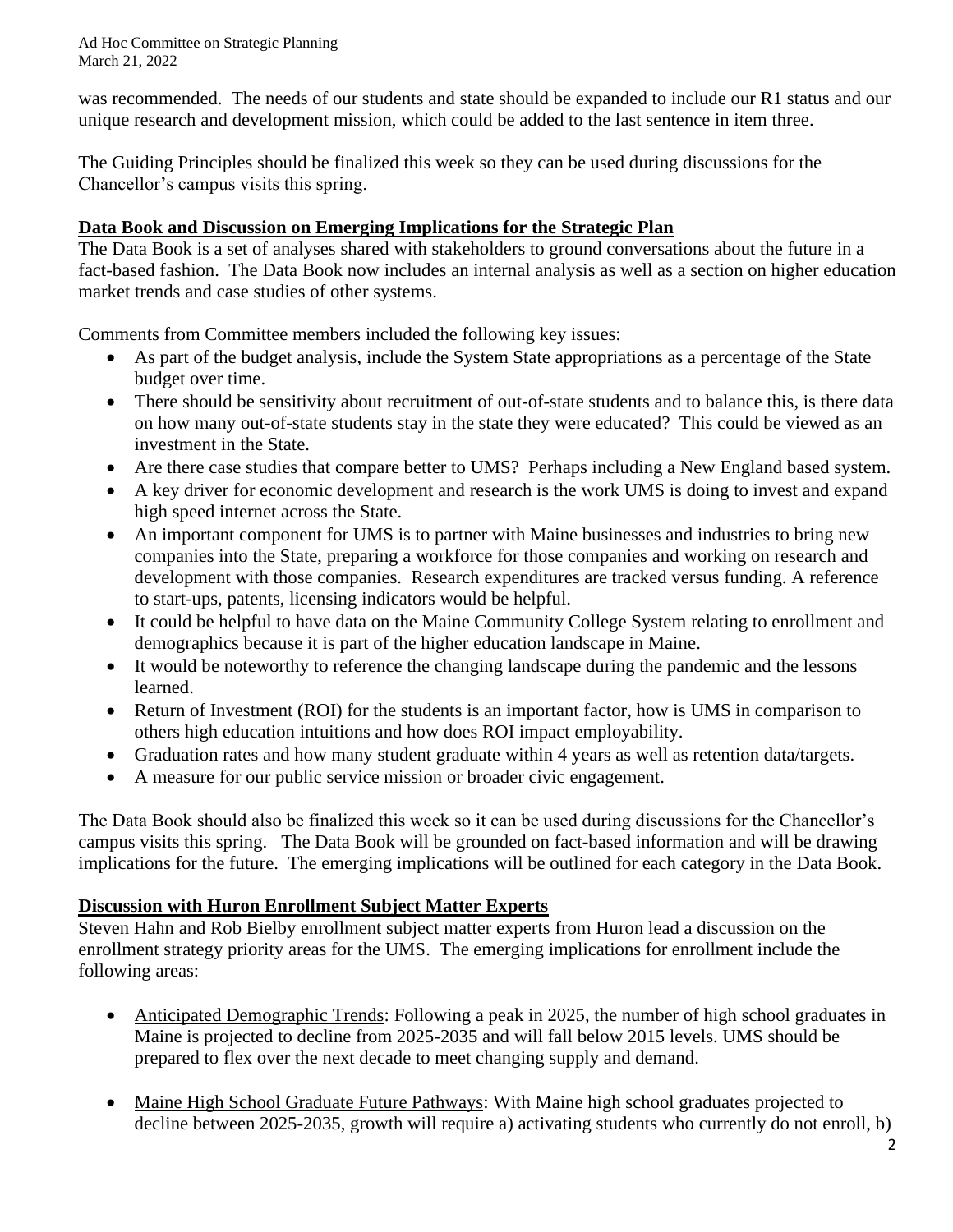capturing market share from out-of-state competitors, c) capturing market share from Maine privates, d) improving pathways from 2-year institutions to a UMS university, and/or e) improving retention and completion outcomes.

- UMS Enrollment by University: UMS continues to experience a decline in fall enrollment like many institutions in the northeast. To maintain the mission of serving residents of Maine and their local communities, collaboration in the spirit of sustainability is critical.
- Adult Learner Opportunity: In most recent year that data was collected (2018), of the adults who have some college or less in the state, UMS enrolled 9,270 or 1.6%, indicating an opportunity in the market for adult learners as well as an opportunity to advance an important State goal. UMS should build capacity and wrap around services for the complex needs of adult learners in order to increase market share to support statewide attainment goals, community goals, and workforce needs.
- Online, Commuter, Residential: Students are utilizing the increased availability of distance modalities. UMS has opportunity to capitalize on its distance and online learning infrastructures in order to increase its reach and prioritize how students want to earn their credential or degree.

The questions discussed with the Committee and the Huron Team were:

- 1. With Maine high school graduates projected to decline between 2025-2035, enrollment growth for traditional aged students may or may not be a realistic strategic priority. Growth will require one of the following. Which of these growth strategies should UMS emphasize? Which should be emphasized at each university?
	- a) activating students who currently do not enroll,
	- b) capturing market share from out-of-state competitors,
	- c) capturing market share from Maine privates,
	- d) improving pathways from 2-year institutions to a UMS university, and/or
	- e) improving retention and completion outcomes.
- 2. The adult learner market has been stressed in stakeholder interviews as a growth area for Maine. There are current efforts at UMA, UMPI, UM Distance Learning and others that are focusing on these students. To what extent should UMS focus on this audience in their strategic plan? How might UMS leverage existing capabilities or build new capabilities to capture these students?
- 3. UMS universities contain many different student profiles. For example, UMA's student body is 72% online, 26% commuter, and 2% residential; UM's student body is 15% online, 55% commuter and 29% residential; UMF's student body is 12% online, 46% commuter and 42% residential. How might the system adapt its academic program modalities and wrap around services to support different types of learners across the system?

The Committee discussed various options for diversifying the UMS enrollment strategy.

Following the public session, the Ad Hoc Committee on Strategic Planning went into Executive Session.

### **Executive Session**